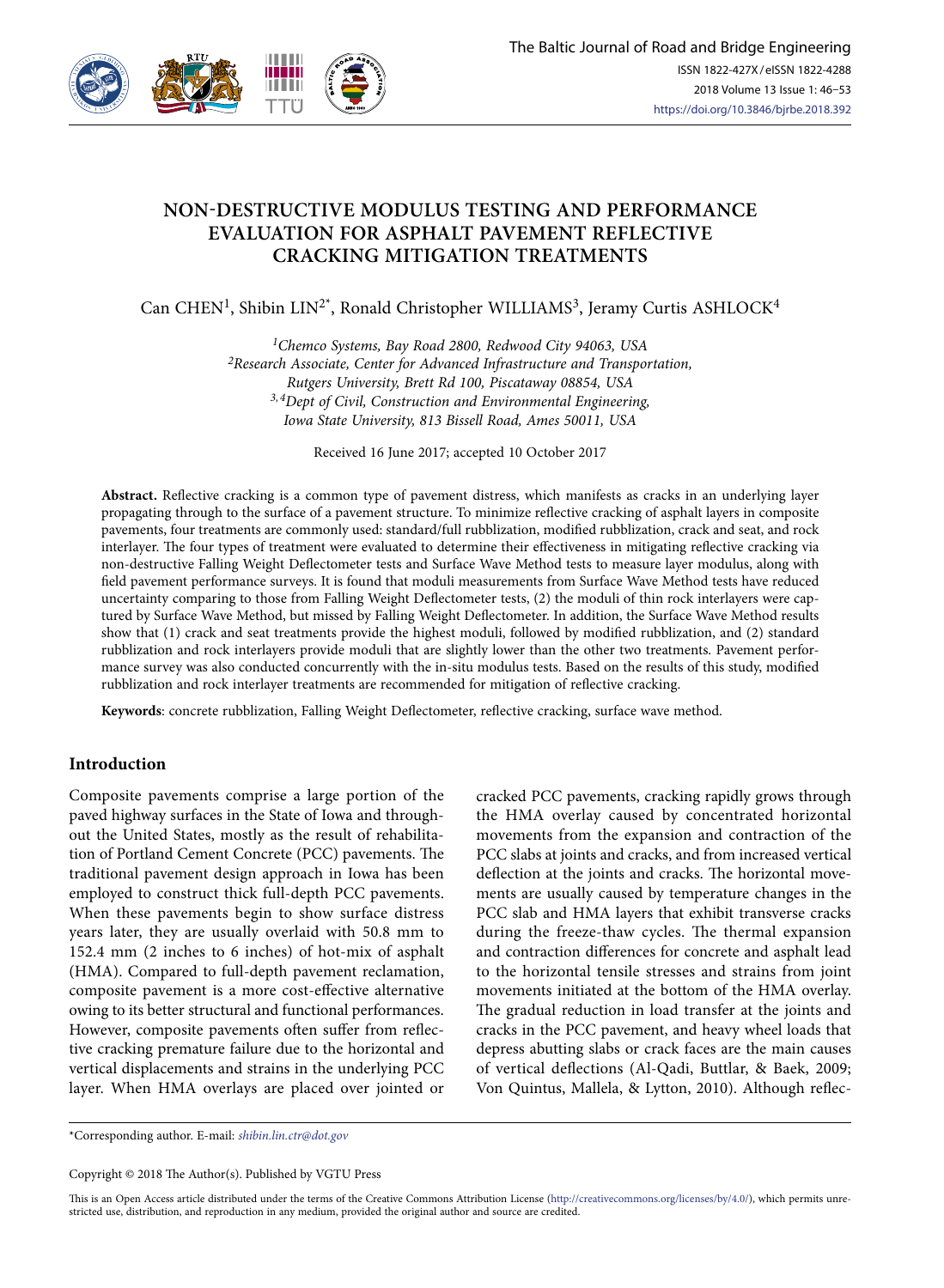tive cracking generally causes a minimal reduction of the structural capacity of a pavement, subsequent ingress of moisture and the effects of the natural environment and traffic result in premature distresses and early failure of the pavement. To minimize reflective cracking, four treatment methods have been widely used including standard/full rubblization, modified rubblization, crack and seat, and rock interlayer.

Rubblization and crack-and-seat treatments covert an existing rigid PCC layer into a "flexible" interlayer by breaking large PCC slabs into smaller pieces. These treatments reduce the effective slab length and therefore minimize horizontal movements and stress concentration caused by thermal expansion and contraction. It is found that rubblization significantly retards reflective cracking development in composite pavements in Iowa and Illinois (Chen et al., 2015; Heckel, 2002). The sizes of broken pieces with standard rubblization treatments are normally much smaller than the sizes of crack-and-seat treatments. However, a smaller broken size does not always guarantee that a PCC interlayer will have better performance, especially when encountering poor subgrade soil conditions, a lack of an aggregate base, and the use of thin PCC layers (Jansen, 2006). To overcome these challenges, modified rubblization is employed to produce larger broken pieces that provide a higher modulus for structural support. The multi-head breaker (MHB) has most often been used in Iowa to perform standard rubblization and modified rubblization. The MHB is a self-propelled unit with multiple drop hammers mounted at the rear of the machine. The hammers are set in two rows and strike the pavement approximately every 114.0 mm (4.5 inches). The hammers have variable drop heights and variable cycling speeds to break the concrete layer in variable sizes (Antigo, 2017). The particle size specifications and visual descriptions for each treatment type are summarized as follows. Standard rubblization is typical 50.8 mm (2 inches) particles at the surface, 152.4 mm to 304.8 mm (from 6 inches to 12 inches) particles at the bottom of PCC slabs. Modified rubblization has a maximum size of 304.8 mm (12 inches) at the surface, significant surface spalling, and a surface appearance ranging from smooth to pulverized. Crack and seat typically has 457.2 mm to 914.4 mm (18 inches to 36 inches) spaced cracks at the surface, little to no surface spalling, and spider-web appearance. Rock interlayer has an added "flexible" rock layer in between the HMA overlay and untreated PCC slabs to eliminate joints and cracks that reflect through a bituminous concrete overlay from untreated PCC layer. The rock interlayer usually has a thickness of 25.4 mm to 76.2 mm (1 inches to 3 inches) with 9.5 mm to 19.1 mm ( $\frac{1}{2}$  to  $\frac{3}{4}$  inch) Type A rock placed wet through a paver and then static rolled (APAI, 2012). The roadway rocks have a good interlock and abrasion-resistance characteristic so that the interlayer would remain in position, while the asphalt layer is placed and compacted. The rock interlayer is strong and durable under construction traffic, and thus is directly placed over a deteriorated PCC layer as a stress-relief layer to reduce reflective cracking or serves as a levelling course for a PCC layer that already has been subjected to a crack-and-seat treatment.

## **1. Falling Weight Deflectometer and Surface Wave Method for modulus estimation**

The modulus of the rubblized layer and rock interlayer cannot be evaluated directly because these layers are beneath the asphalt overlay. In addition, intact samples cannot be obtained for rubblized PCC pavement and rock interlayer, in most cases, retrieved are unrepresentative samples and samples are lack of cohesiveness to hold themselves as a core. The most practical approach for the modulus estimation of the underlying treated layer is through non-destructive testing using the Falling Weight Deflectometer (FWD) and geophysical Surface Wave Method (SWM). In this study, FWD and SWM tests were employed to measure the modulus of pavement structures after reflective cracking mitigation treatments. The FWD test applies a transient load pulse on a pavement surface to simulate the magnitude and duration of a single rolling wheel load. The resulting pavement deflections at selected radial locations from the loading centre are measured by a series of sensors (e.g., geophones), from which deflection is obtained. The stiffness profile of the tested pavement site is back calculated by matching the FWD experimental surface deflection to theoretical counterparts calculated for assumed stiffness profiles (FHWA, 2000). The FWD deflection data in this study was collected using a JILS-20 FWD by applying a step loading sequence of 40 kN. The geophone offsets were 203, 305, 457, 610, 914, 1219 and 1524 mm (8, 12, 18, 24, 36, 48 and 60 inches) away from the loading centre.

In SWM testing, a small transient impact is applied on a pavement surface to generate surface waves having a range of wavelengths to cover the depths of interest. The experimental dispersion characteristics of the generated surface waves in the layered pavement structure, typically expressed in the form of dispersion curves, contain the stiffness profile information. The stiffness profile of the tested pavement site is back calculated by matching the experimental dispersion curve to theoretical counterparts calculated by forward modelling for assumed stiffness profiles (Lin & Ashlock, 2011, 2015; Lin, Ashlock, & Williams, 2016; Lin et al., 2015; Nazarian, 1984; Park, Miller, & Xia, 1998; Ryden, Ulriksen, Park, & Miller, 2002). Surface wave tests in this study were carried out using the multichannel simulation with one receiver (MSOR) test method proposed by Ryden et al. (2002) and the MSOR testing system developed by Lin and Ashlock (2011, 2015). A 0.34 kg ball-peen hammer with an accelerometer attached as a trigger was used as the moving impact source, and a second accelerometer was fixed at zero offsets on the asphalt surface. Each test had twenty-four successive impacts, with both the first impact offset and the impact spacing equal to 5 cm (Figure 1). The experimental dispersion characteristics of the MSOR data were extracted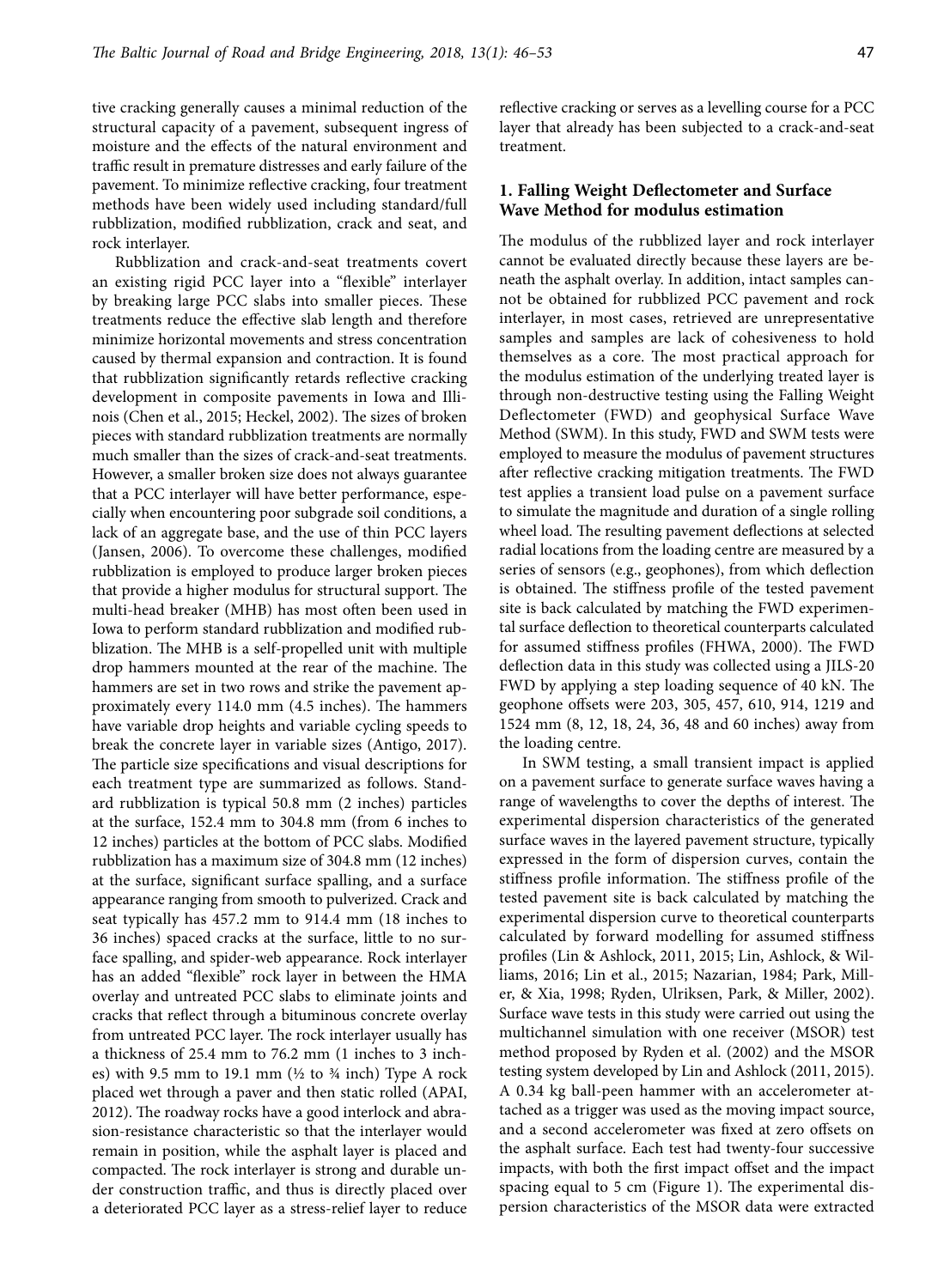

Figure 1. Surface wave method

using the phase-velocity and intercept-time scanning scheme proposed by Lin and Ashlock (2015). The frequency range of the dispersion characteristics is from 100 Hz to 5000 Hz, the wavelengths of which cover the depths of interest for the pavements and base layers in the present study. Finally, the genetic-simulated annealing (GSA) algorithm developed by Lin (2014) was employed to back-calculate shear wave velocities, which were used to calculate Young's moduli for assumed densities and Poisson's ratios. Moduli obtained from SWM tests are in the very small strain regime, in contrast to those measured under larger strains and deflections in FWD tests. The effect of strain amplitude on modulus for both testing methods is discussed in the following section.

**Data acquisition**

#### **2. Field tests, surveys, and analysis**

Sixteen freeway sections in Iowa were selected in this study, all road sections belong to the county road system with relatively low traffic volume. These include one conventional composite section without any treatment, two with standard rubblization, and eight with modified rubblization, two with crack and seat, and three with rock interlayers. Modified rubblization accounts for a large portion of interlayer treatments in Iowa due to the prevalence of soft subgrades consisting of silty and clayey soils. Table 1 details the sixteen sections, including location (route number and county), treatment type, and pavement structural information. The route numbers for the sixteen sections are used as the section names for simplicity in this study. At each pavement section, SWM tests were carried out at three to five locations. Non-destructive modulus tests and pavement distress survey was performed in the year 2014.

Accelerometer

To examine the feasibility and accuracy of measuring the layer moduli by FWD and SWM tests, preliminary tests were first carried out using both methods on the first four pavement sections; D43, P29 (North), P29 (South), and P59 (Table 1). Temperature effects or adjustment was excluded because SWM tests were conducted at the same locations and time next to the FWD tests, and

Table 1. Details for sixteen pavement sections tested  $(1<sup>n</sup> = 25.4$  mm)

| N <sub>o</sub> | Location                    | Treatment             | Structures                      |
|----------------|-----------------------------|-----------------------|---------------------------------|
| 1.             | D43, Webster Co.            | No treatment          | $6"$ HMA $+ 8"$ PCC             |
| 2.             | P29 (north) Webster Co.     | Modified rubblization | $6"$ HMA + 1.5" Rock + $6"$ PCC |
| 3.             | P29 (south) Webster Co.     | Modified rubblization | $6"$ HMA + 1.5" Rock + $6"$ PCC |
| 4.             | P59, Webster Co.            | Modified rubblization | $4"$ HMA + 1.5" Rock + 6" PCC   |
| 5.             | L55, Mills Co.              | Standard rubblization | $7.5"$ HMA $+$ 6" PCC           |
| 6.             | D16, Black Hawk Co.         | Standard rubblization | $5"$ HMA $+ 7"$ PCC             |
| 7.             | D14, Webster Co.            | Modified rubblization | $4"$ HMA + 1" Rock + 6" PCC     |
| 8.             | G61 (east), Adair Co.       | Modified rubblization | $4"$ HMA $+ 6"$ PCC             |
| 9.             | G61 (west), Adair Co.       | Modified rubblization | $4"$ HMA $+ 6"$ PCC             |
| 10.            | N72, Adair Co.              | Modified rubblization | $4"$ HMA $+6"$ PCC              |
| 11.            | H <sub>24</sub> , Union Co. | Modified rubblization | $6"$ HMA $+ 7"$ PCC             |
| 12.            | J 40 (west), Davis Co.      | Crack and seat        | $5"$ HMA $+ 6"$ PCC             |
| 13.            | Y48, Scott Co.              | Crack and seat        | $6"$ HMA $+ 8"$ PCC             |
| 14.            | Y4E, Scott Co.              | Rock interlayer       | $5"$ HMA + 1.5" Rock + 6" PCC   |
| 15.            | H14, Montgometry Co.        | Rock interlayer       | $4"$ HMA + 1.5" Rock + 6" PCC   |
| 16.            | J 40 (east), Davis Co.      | Rock interlayer       | $5"$ HMA + 2" Rock + 6" PCC     |

*Note:* "Rock" refers to rock interlayer.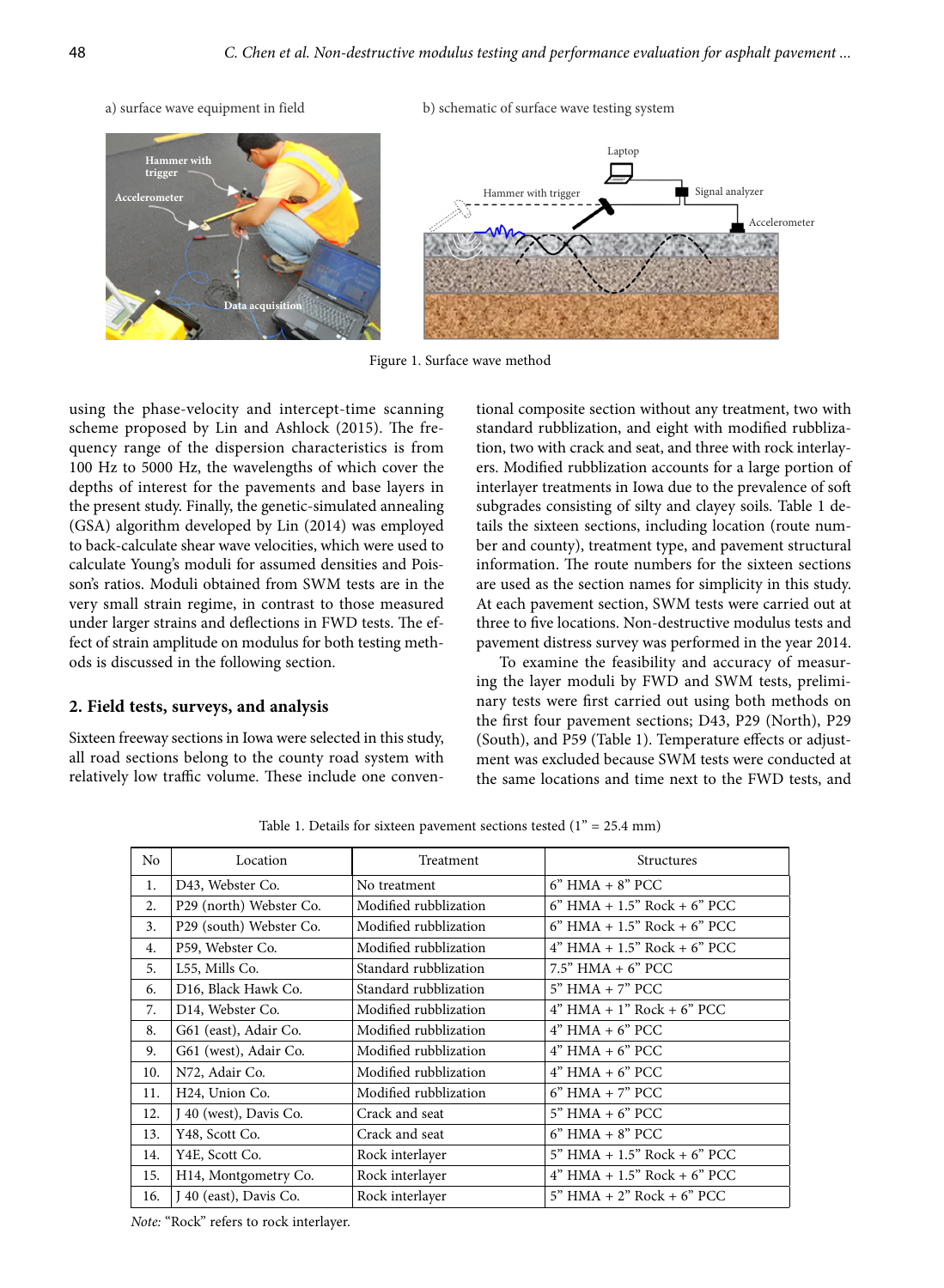all tests were completed in same day. The FWD deflections and SWM dispersion trends for several tests at each of the first four sites are shown in Figure 2. Comparison of FWD deflections and SWM dispersion trends indicate that there is a strong correlation – the section with larger deflections has smaller phase velocities (Figure 2). The back-calculated pavement moduli for the two methods also show a strong correlation – the section with larger FWD deflections and smaller SWM phase velocities has smaller moduli (Figure 3).

Stiffness profiles for the first four sites were back calculated for the experimental data, resulting in the moduli values shown in Figure 3. The SWM moduli range from

27.6 GPa to 41.4 GPa for the concrete layer from the conventional composite section without any treatment, and from 10.3 GPa to 20.7 GPa for the rubblized concrete layers from the three modified rubblization sections. The SWM and FWD moduli are close to the conventional composite section without any treatment (Figure 3a). This indicates that the effect of strain amplitude on modulus is small when the PCC layer is intact. Results of FWD subgrade moduli are almost imperceptible in the figure since the average subgrade modulus is only around 0.11 GPa.

The effect of strain amplitude on modulus is evident for the modified rubblization sections. The SWM moduli of the modified rubblization PCC layers are typically higher



Figure 2. Experimental data for the first four sites



c) P29-south bound (modified rubblization)



a) D43 section (no treatment) b) P59 section (modified rubblization)



d) P29-north bound (modified rubblization)



Figure 3. Comparison of FWD and SWM results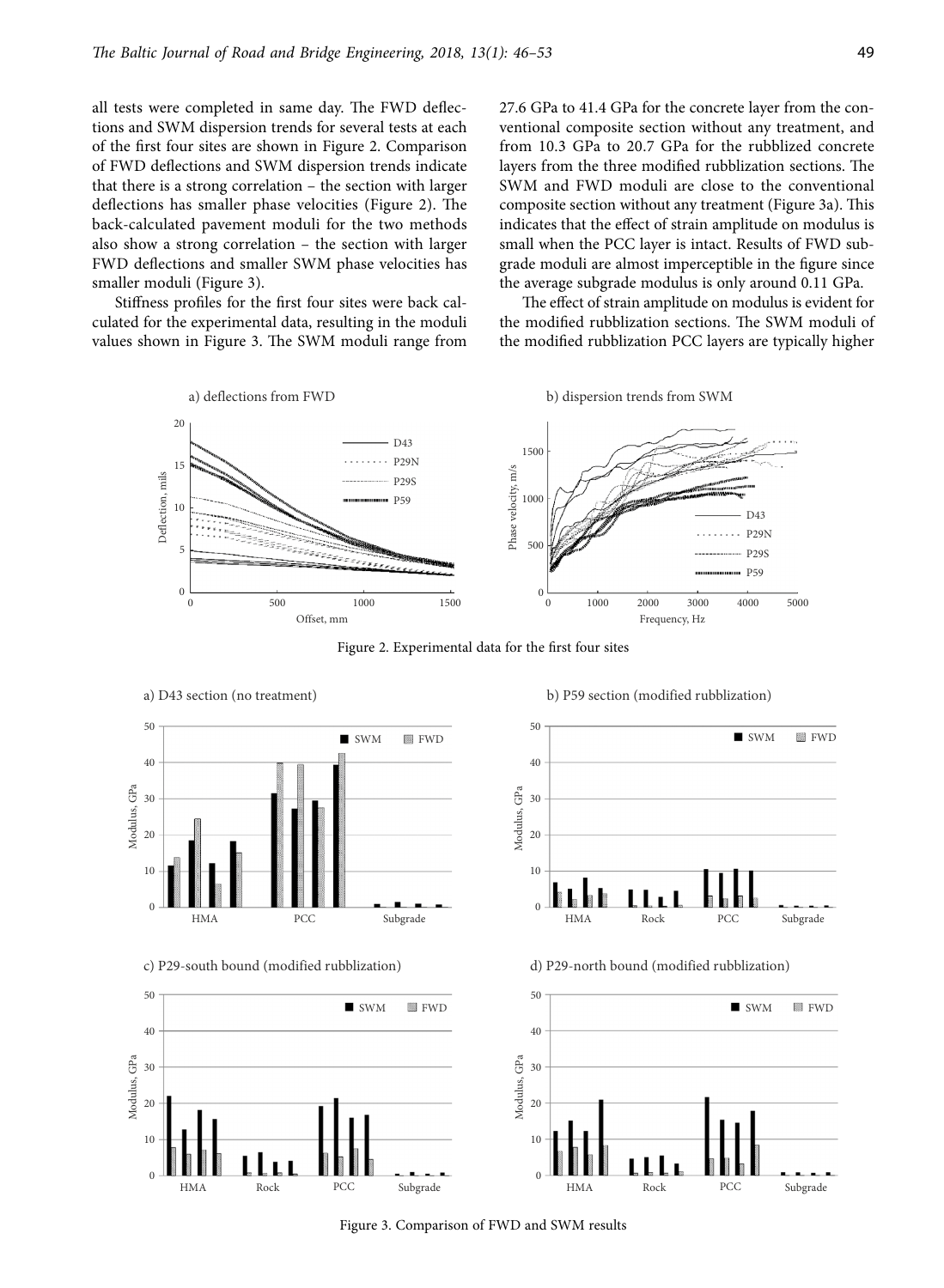than the FWD values by a factor of three as shown in Figures 3b–d. The difference is due to the fact that the FWD test has larger strains than the SWM test. As the strain increases, the modulus generally decreases (Bardet, Ichii, & Lin, 2000; Li, Ashlock, Lin, & Vennapusa, 2017; Ryden & Mooney, 2009). The differences among the subgrade moduli are more significant. The SWM subgrade moduli range from 0.45 GPa to 1.38 GPa, while the FWD values are from 0.045 GPa to 0.138 GPa. The average FWD subgrade moduli for the modified rubblization sections is around 0.055 GPa, which is lower than that of the conventional composite section without any treatment (0.11 GPa for D43). According to the minimum strength requirement 0.069 GPa for the foundation layers of rubblization pavement specified by the Wisconsin Department of Transportation (DOT), the results seem to indicate that the foundation layer of rubblized sections in Iowa cannot provide sufficient structural support (Wisconsin DOT, 2007).

Moreover, it is noticed that a wide range of moduli from 0.069 GPa to 2.8 GPa for the rock interlayers were obtained using FWD back-calculation, mainly because rock interlayer is only about 25−50 mm thick (1−2 inches). This considerable uncertainty leads to inaccuracy in predicting a pavement response, requiring an engineer to choose an appropriate initial back-calculation value and select a final value based upon experience. For this study, the initial back-calculation value for the rock-interlayer was chosen to be 0.62 GPa as reported by Chen, Zhang, and Lambert (2013), and the final back-calculated moduli were constrained between 0.27 GPa and 1.1 GPa, giving a coefficient of variation – COV of 37%. In contrast to the considerable uncertainty of the FWD back-calculated values for the rock interlayer, SWM moduli for this layer range from 3.0 GPa to 6.5 GPa with a lower COV of 21%.

The SWM and FWD moduli of the HMA surface layers from the two P29 sections are higher than that of the P59 section. This is likely because of the higher thickness and smaller strains of the HMA layers for the P29 sections (152.4 mm/6 inches) compared to the P59 section (101 mm/4 inches) thickness.

Various studies have reported that the surface wave dispersion trends are much smoother and more continuous for the flexible pavements than for the PCC and composite pavements due in part to the large contrast in moduli between the PCC layers and the underlying base or subgrade material. FWD was likely unable to predict reasonable modulus values for the base course layers beneath the concrete pavements and thin asphalt layer (Alexander, 1992; Gucunski, Sauber, Maher, & Rascoe, 2009; Mallick, Bradley, & Nazarian, 2006). In this study, the SWM has also shown a reduced uncertainty/variability for the thin rock interlayer properties, while the testing system is much more portable and economical compared to FWD. Thus, the moduli of the remaining 12 pavement sections were measured using only the SWM.

Figure 4 shows the average moduli values for the untreated and treated layers as measured by SWM for all sixteen-pavement sections. For all sixteen-pavement sections, testing was conducted in six weeks and temperature variation and effect is very limited, especially for the modulus of PCC and aggregate materials. The average moduli of rubblized PCC layers decrease as the size of the concrete fragments decreases. The moduli for the rock interlayers and standard rubblized layers are much lower than the modified rubblization and crack and seat treatments. During the standard rubblization process, the PCC slabs were broken into small, interconnected pieces that serve as an aggregate base course. This treatment layer behaves more like a high-strength/high-modulus granular base, with stiffness close to that of a rock-interlayer of dense-graded choke-stone. The rock interlayers consisted of Type A aggregates with a maximum Los Angeles abrasion loss of 40% and freeze-thaw loss of 15% (Iowa DOT, 2015). The Y48 project with the crack and seat treatment has very high moduli owing to the thicker concrete layer (203 mm/8 inches), as listed in Table 1 and the dense and stiff steel slag in the HMA layer.

The standard error for each project is presented as an error bar in Figure 4. Generally, the error increases as the layer stiffness increases. To evaluate whether the in-situ



Figure 4. Mean modulus and standard error of the untreated/treated layers for each project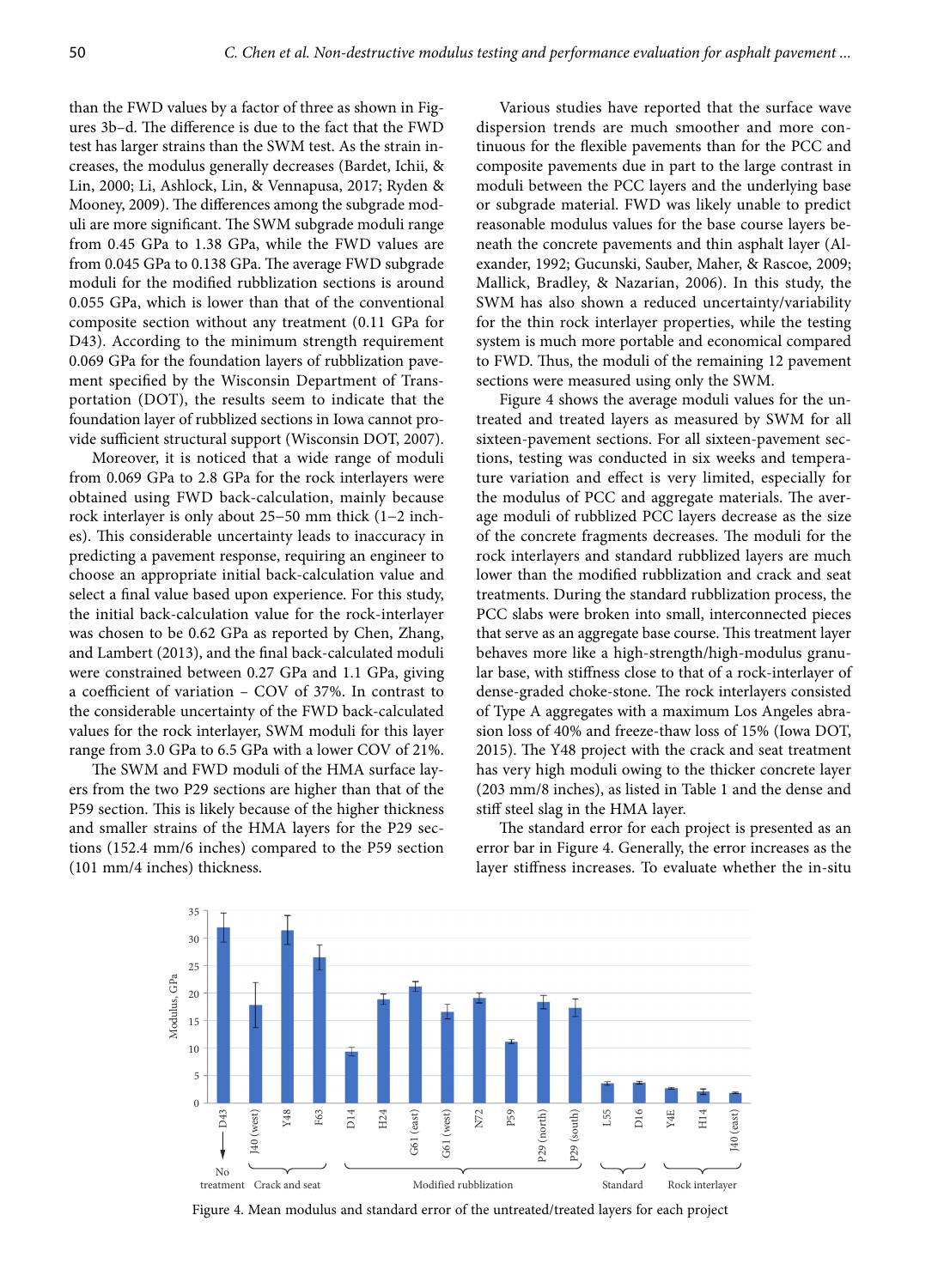moduli obtained with the two methods have statistical differences, Tukey's honest significant difference (HSD) test was used for multiple comparisons. This test provides meaningful comparisons when the sample sizes are unequal and provide more conservative results compared to other multi-comparison tests (Hayter, 1984). As shown in Table 2, the statistical test results demonstrate that:

- 1) the intact PCC layer has the highest moduli,
- 2) the crack and seat and modified rubblization layers have intermediate moduli, and
- 3) the rock interlayer and standard rubblization layers have the lowest moduli.

To determine, which treatment is most effective in minimizing reflective cracking, the surveys of pavement performance distress were conducted on a randomly selected 650-meter section for each project at the time of the field tests. Considering the typical plain-concrete pavement joint spacing, transverse cracks at regular and appropriately spaced intervals (approximately 5 to 6 m) were considered reflective cracks. The survey for reflective cracking followed the method defined in the "Distress Identification Manual for the Long-Term Pavement Performance (LTPP) Project" (FHWA, 2003). Reflective cracking survey results are summarized in Table 3. In general, none of the pavement sites had rutting problems, implying that both the rubblized concrete and the rock interlayer system possess sufficient shear strength for rutting resistance for low traffic-volume county roads. A lack of comparable control pavement sections prevents a firm conclusion about the ability for these treatments in reflective cracking mitigation. However, it is clear that the treated pavement sections exhibited good performance, with no reflective cracks developing within the first three years of service. A simple reflective crack index (RCI) formula proposed by Chen et al. (2015) was employed to quantify the amount of reflective cracking Eq. (1):

$$
RCI = Low \cdot 1 + Medium \cdot 3 + High \cdot 6,\tag{1}
$$

where Low, Medium and High describe the severity levels of cracking according to LTPP survey method.

A low severity level is defined as an unsealed crack with a mean width ≤6 mm, any crack with a mean width >6 mm and ≤19 mm is considered as medium level reflective cracking, and the high severity level cracking refers to the cracks larger than 19 mm in width. Considering the common concrete joint spacing (4.5 m to 6.1 m) and transverse cracking along the HMA overlay spaced in such distance was counted as reflective cracking. The index is calculated to account for the condition of reflective cracking based upon the extent of reflective cracking and a weighting function of the crack severity. A larger/wider reflective crack has a higher weighting factor. The results in Table 3 show that the D43 section without treatment has the most severe cracking with the highest RCI value. The L55 and D16 sections with standard rubblization having the longest service life developed only a moder-

Table 2. Layer moduli and ranking obtained by multiple comparison tests

| Method                | Ranking |   |   | Mean Young's<br>Modulus, GPa |  |
|-----------------------|---------|---|---|------------------------------|--|
| No treatment          | A       |   |   | 31.3                         |  |
| Crack and seat        |         | В |   | 20.4                         |  |
| Modified rubblization |         | В |   | 16.2                         |  |
| Rubblization          |         |   | C | 3.65                         |  |
| Rock interlayer       |         |   |   | 2.22                         |  |

Table 3. Summary of pavement project reflective cracking condition

| Section<br>name            | Service<br>year | Reflective / Transverse<br>cracking condition  | RCI      |
|----------------------------|-----------------|------------------------------------------------|----------|
| D43 <sup>1</sup>           | 8               | 6 low, 4 medium and 19 high<br>severity cracks | 132      |
| $I$ 40 (west) <sup>2</sup> | 8               | 7 low, 8 medium and 4 high<br>severity cracks  | 55       |
| Y48 <sup>2</sup>           | $\overline{4}$  | No cracks                                      | $\Omega$ |
| P29 $(north)3$             | $\overline{c}$  | No cracks                                      | $\Omega$ |
| P29 (south) $3$            | $\overline{2}$  | No cracks                                      | $\Omega$ |
| $D14^3$                    | 3               | No cracks                                      | $\Omega$ |
| P59 <sup>3</sup>           | 3               | No cracks                                      | $\Omega$ |
| G61 $(exst)^3$             | 9               | 15 low, 15 medium,<br>5 high severity cracks   | 90       |
| G61 (west) $3$             | 9               | 3 low, 5 medium severity cracks                | 18       |
| N72 <sup>3</sup>           | 9               | 2 medium and 4 high severity<br>cracks         | 14       |
| H24 <sup>3</sup>           | 8               | 2 low, 4 medium and 2 high<br>severity cracks  | 8        |
| 1.55 <sup>4</sup>          | 13              | 4 low, 15 medium and 3 high<br>severity cracks | 67       |
| D16 <sup>4</sup>           | 11              | 3 low, 16 medium<br>severity cracks            | 51       |
| Y4E <sup>5</sup>           | $\overline{2}$  | No cracks                                      | $\Omega$ |
| H14 <sup>5</sup>           | 6               | 1 medium and 4 high<br>severity cracks         | 13       |
| J 40 (east) $5$            | 8               | 6 low, 7 medium and<br>2 high severity cracks  | 39       |

*Note*: the superscript number by the section name represents the treatment method: 1 − no treatment, 2 − crack and seat, 3 − modified rubblization, 4 − standard rubblization, 5 − rock interlayer.

ate amount of reflective cracking. Comparing the two J40 sections, the west part used the crack and seat method, whereas the east part used rock interlayer method due to the concern of potential premature failure and resulting repair costs. The results appear to indicate that the crack and seat treatment is less effective than the rock interlayer for reflective cracking control but the difference is small (RCI 55 vs. 39, Table 3). The rock interlayer and modified rubblization projects had nearly the same pavement performance with a small amount of cracking.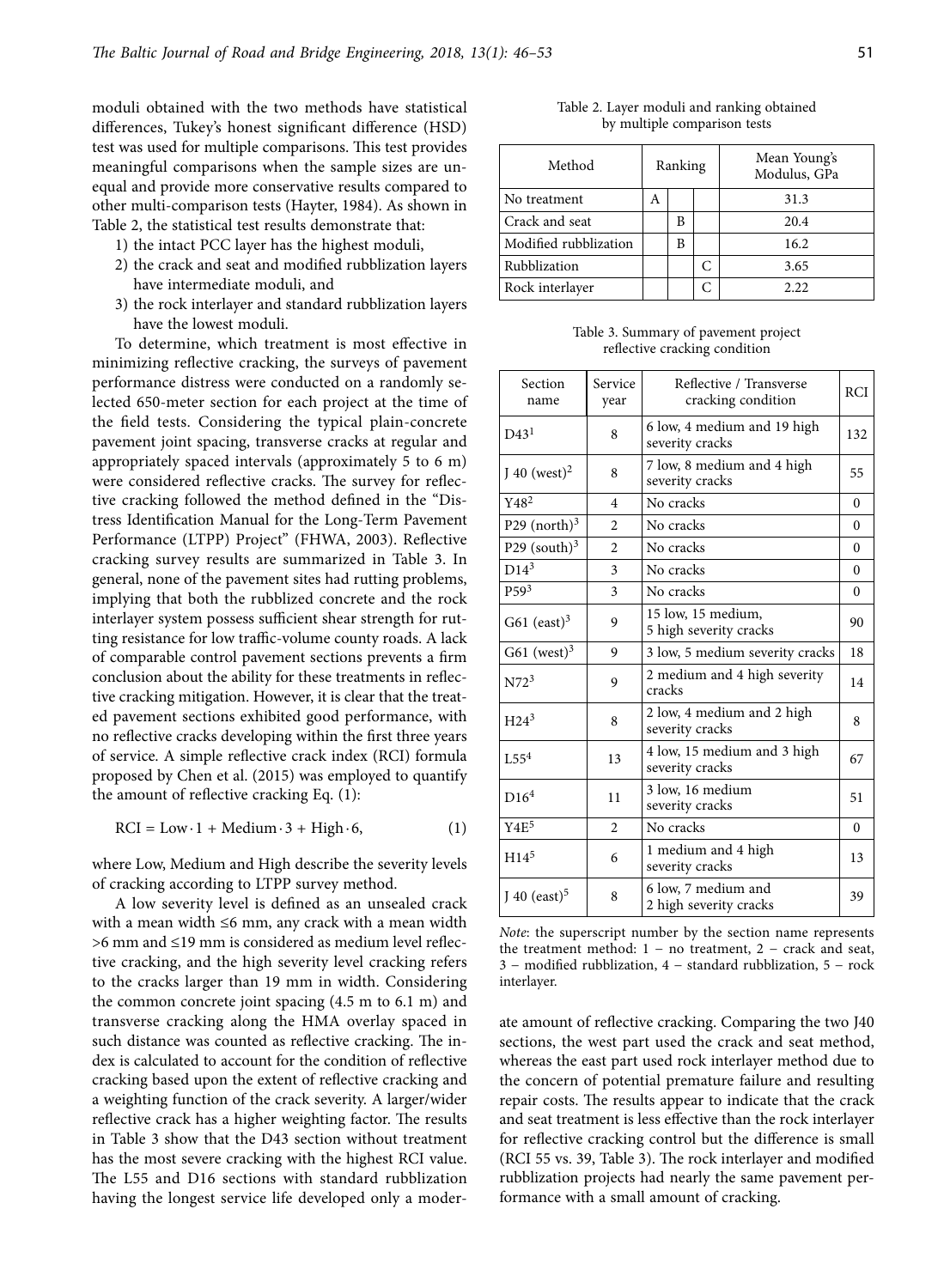| Method            | No treatment,                   | Crack and seat,         | Standard rubblized,                     | Rock interlayer /  |
|-------------------|---------------------------------|-------------------------|-----------------------------------------|--------------------|
|                   | PCC layer, GPa                  | PCC layer, GPa          | PCC layer, GPa                          | Granular base, GPa |
| SWM in this study | $27.20 - 39.40$                 | $7.71 - 36.70$          | $3.04 - 4.04$                           | $1.59 - 2.96$      |
| SWM from others   | 24.20–44.80<br>Alexander (1992) | N/A                     | $0.55 - 2.76$<br>Gucunski et al. (2009) | N/A                |
| FWD from others   | 47.80–65.00                     | $8.49 - 55.00$          | $0.26 - 0.84$                           | $0.30 - 0.69$      |
|                   | Alexander (1992)                | Korsgaard et al. (2005) | Ceylan, Gopalakrishnan, and Kim (2008)  | Chen et al. (2013) |

Table 4. Comparison of layer moduli values

Finally, the measured SWM moduli in this research were compared to those from other studies, as presented in Table 4. Being a more recently developed method, modified rubblization has no related literature on SWM tests and thus was excluded in this comparison. Alexander (1992) conducted both SWM and FWD tests on composite pavements, and he found that the PCC layer moduli obtained by SWM tests were slightly smaller than those from FWD tests were. The same trend was observed in this study, and the measured moduli are very close to the results from Alexander (1992). Using the FWD testing method to determine moduli for the crack and seat concrete method, Korsgaard, Pedersen, Rasmussen, and Königsfeldt (2005) found that the moduli change significantly before and after the asphalt overlay, and "between" or "on" the cracks. Their reported values vary considerably from 8.49 GPa to 54.5 GPa. Gucunski et al. (2009) performed SWM tests directly on the surface of highly crushed standard rubblized concrete layer. Results show that the SWM moduli values from HMA overlay for standard rubblized sections from the present study are slightly higher with lower variability compared to the results of Gucunski et al. (2009).

## **Conclusions**

The modulus and performance of four pavement reflective cracking mitigation treatments (i.e., standard rubblization, modified rubblization, crack and seat, and rock interlayer) were evaluated using non-destructive testing techniques. The conclusions are summarized as follows:

- 1. Surface Wave Method is an effective method for in-situ stiffness profiling of pavement systems. Surface Wave Method moduli of the Portland Cement Concrete layers agree well with the Falling Weight Deflectometer results for traditional untreated composite pavements.
- 2. The effect of strain amplitude on modulus is evident for the modified rubblization sections. The Surface Wave Method moduli are typically two to three times higher than the Falling Weight Deflectometer moduli.
- 3. Large uncertainty was obtained in the modulus measurements for thin rock interlayers and subgrade layers. The substantially lower Falling Weight Deflectometer modulus for the rock interlayers was caused by the following two reasons:
- the thin layers being generally undetectable by Falling Weight Deflectometer testing, and
- large strains imposed on the "flexible" choke stone layer.
- 4. For the four treatment methods, the crack and seat method has the highest Surface Wave Method moduli, followed by modified rubblization. The standard rubblization and rock interlayer methods gave slightly lower moduli values.
- 5. Results from the field surveys show that the traditional composite untreated pavement sections exhibit the greatest amount of reflective cracking, followed by the standard rubblization sections. Poor subgrade soil property is a reason to minimize the use of standard rubblization because the process of breaking a Portland Cement Concrete layer with large concrete slabs into a base layer with tightly interlocked small pieces has the potential to damage or destabilize the subgrade. The impaired subgrade soil is believed to be the cause for cases of the relatively poor performance of the standard rubblization method.
- 6. It is recommended to use the rock interlayer and modified rubblization methods in the field. However, additional projects should be monitored to support this recommendation.

### **Acknowledgement**

The authors express their gratitude to the support for this work provided by Iowa Department of Transportation and Institute for Transportation at Iowa State University. Also thanks to Antigo Construction who provided useful consultation on concrete pavement rubblization for this research project.

### **References**

- Al-Qadi, I., Buttlar, W. G., & Baek, J. (2009). *Cost-effectiveness and performance of overlay systems in Illinois. Volume 2: Guidelines for Interlayer System Selection Decision When Used in HMA Overlays*. Illinois Center for Transportation Series No. 09-045.
- Asphalt Paving Association of Iowa APAI. (2012). *The Iowa asphalt report – the rise of the interlayer*. Published by Asphalt Paving Association of Iowa, summer report, 2012, Ames, Iowa.